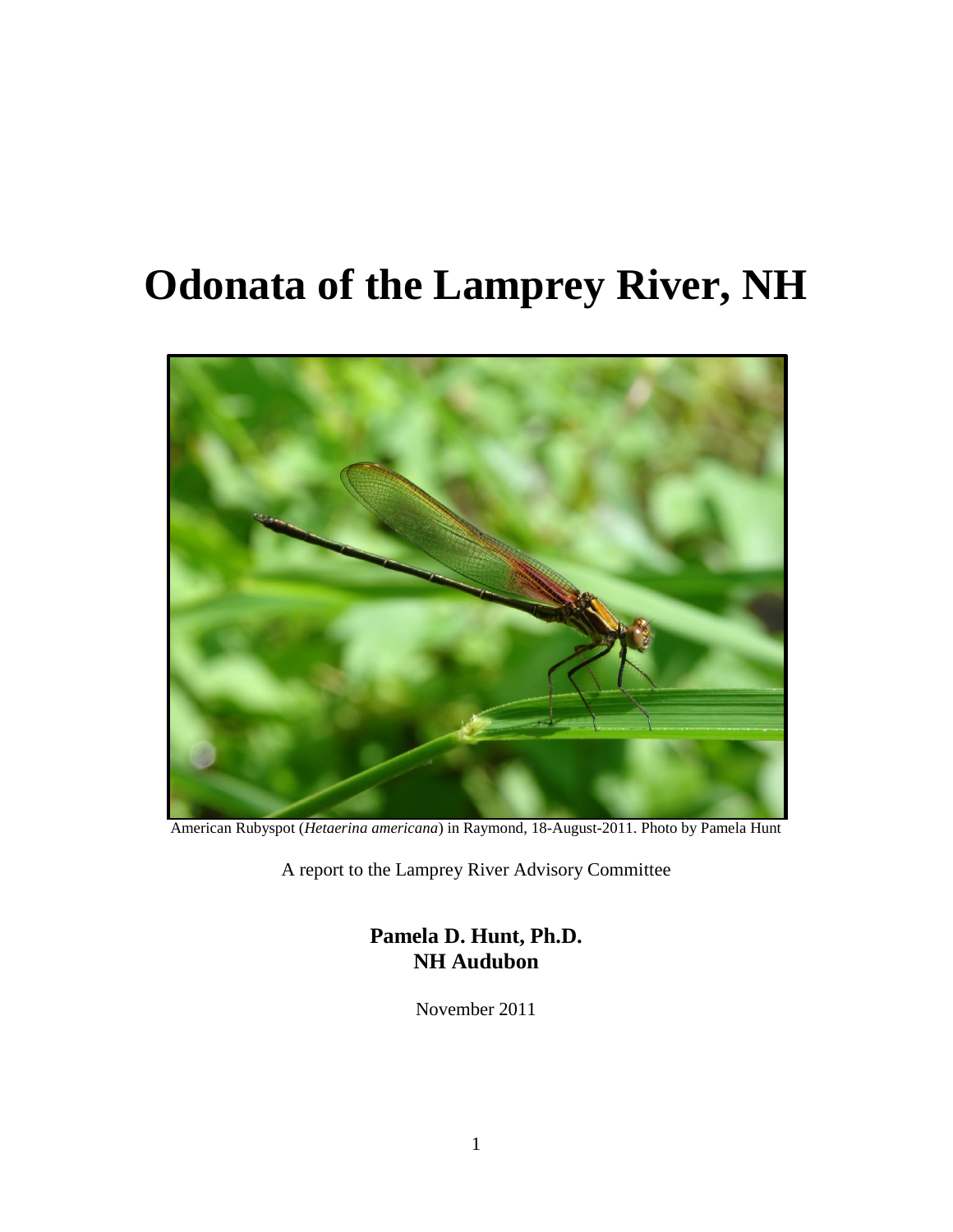#### **Executive Summary**

Extensive surveys for Odonata (dragonflies and damselflies) were conducted along the Lamprey River from Northwood to Durham in 2011 and supplemented with data collected in previous years. A total of 74 species has been reported along the river, 29 of which can be considered specialists of rivers and streams. Overall, the percentage and total number of such species at a site increased from the headwaters (mean of 6.5 river species) through the lower portions (e.g., Lee and Durham, mean of 23 river species). This increase in species richness likely results from the increased size and habitat diversity at downstream sites, since only a few species were restricted to upstream areas.

No river species of statewide conservation concern were detected along the Lamprey, probably because these species are more typical of larger rivers like the Connecticut and Merrimack. One common river group – the snaketails in the genus *Ophiogomphus* – seemed relatively rare compared to other rivers in New Hampshire. Given available data, the local rarity of *Ophiogomphus* might be related to in-stream conditions or to a general rarity in coastal plain streams. Issues known to affect the Lamprey, and thus potentially its odonate fauna, include sedimentation, temperature, and extremely high or low flows, but more detailed study would be needed to determine if any of these is affecting local species distributions. Overall, the odonate fauna of the Lamprey appears diverse and healthy and is likely to persist in the absence of largescale perturbations such as extensive losses of riparian buffers, increased pollution, or excessive alteration of substrate conditions.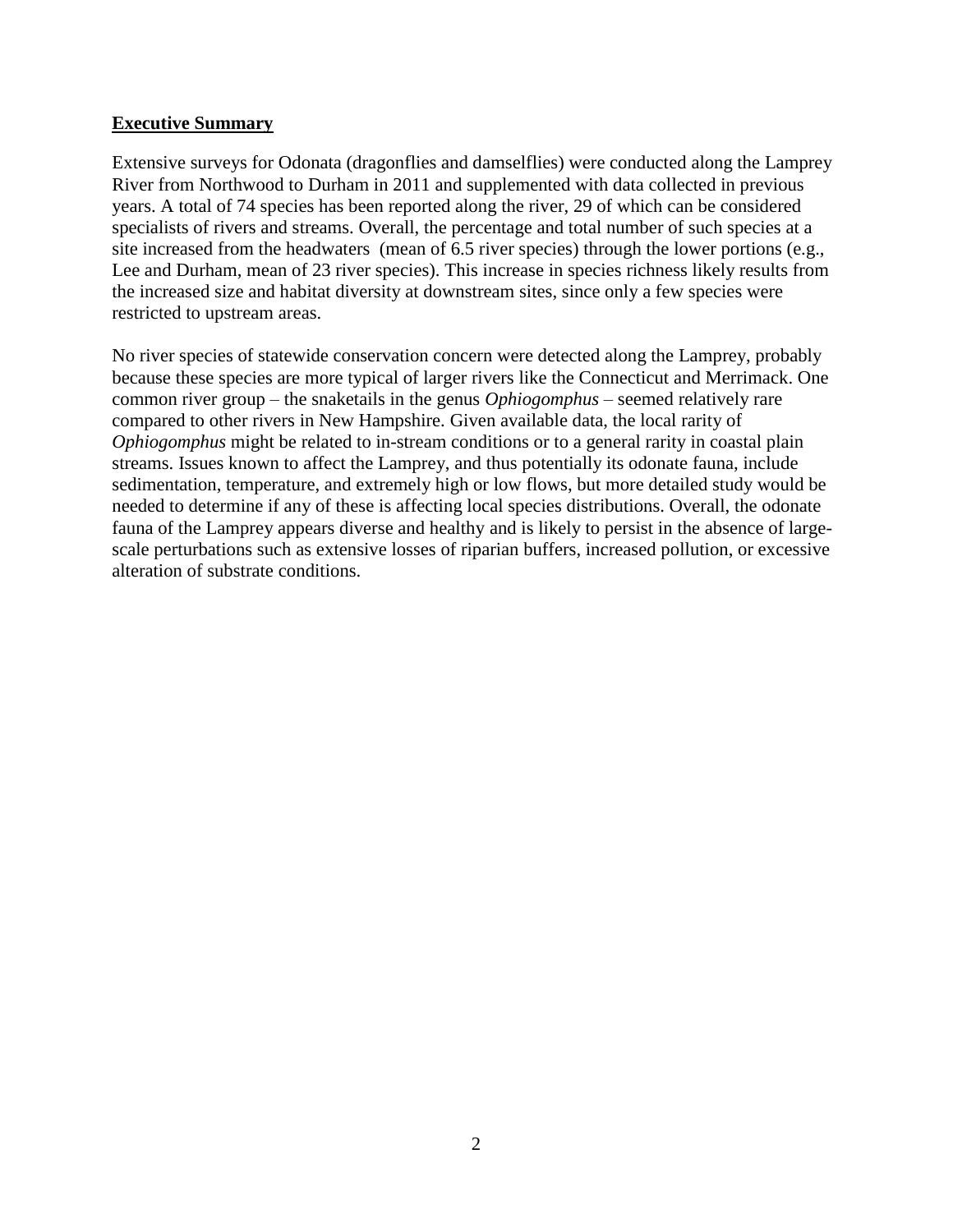#### **Introduction**

The Lamprey River is the largest river in the Great Bay watershed of New Hampshire, traveling 47 miles from its headwaters at Meadow Lake in Northwood to its mouth at Great Bay in Newmarket. The lower half of the Lamprey (from Epping to Newmarket) is designated a Wild and Scenic River by the National Park Service and the entire river and its major tributaries are part of the New Hampshire Rivers Management and Protection Program. For much of its course, the Lamprey is in a fairly natural state; however, numerous sections have been altered by human activity, including dams, road crossings, developed areas, and farms.

To address issues facing the river from the multiple human impacts within its watershed, the Lamprey River Advisory Committee (LRAC) and Lamprey River Watershed Association (LRWA) conduct water quality monitoring, promote conservation activities, and provide outreach to residents and visitors within the watershed. The LRAC drafted a management plan that covers the lower portion of the Lamprey in 1995 and revised this document in 2007 (LRAC 2007). The management plan applies only to the designated sections of the river (Epping and downstream) and serves as the foundation for much of the conservation and outreach activity in this area. Water quality monitoring coordinated by the LRWA occurs throughout the watershed. In addition to local volunteer efforts to monitor the Lamprey, two USGS stream gauges – in Raymond and Durham – also measure flows and water levels.

Despite a long history of human use, wildlife habitat in the Lamprey River and its watershed is largely intact. Primary threats facing the river itself include reduced flows, sedimentation, pollutants, invasive species, and development in the river's riparian corridor (LRAC 2007). Among the wildlife priorities for the Lamprey are anadromous fish and freshwater mussels. Until recently, anadromous fish were prevented from accessing the river above the Wiswall Dam in Durham, but a fish ladder was installed in 2011. The river is also home to a diverse assemblage of freshwater mussels, including the endangered brook floater (*Alasmidonta varicosa*). Relatively little is known, however, about the aquatic insect populations in the Lamprey, despite the importance of these insects as parts of river food chains and potential indicators of water quality.

Aquatic insects are often used to assess water quality in rivers, with most efforts focusing on Ephemeroptera (mayflies), Plecoptera (stoneflies), and Trichoptera (caddisflies). Many of these so-called "EPT taxa" are known to be sensitive to temperature, pollution, oxygen levels, or combinations thereof (e.g., Nebeker and Lemke 1968). Another important component of riverine insect communities is the order Odonata – the dragonflies and damselflies. While apparently less sensitive than the EPT taxa to many environmental perturbations, odonates are larger, more persistent, and easier to identify, thus they can serve as a surrogate group with which to investigate the factors that influence diversity in aquatic systems. In addition, dragonfly exuviae (the larval skins left behind after emergence) are often identifiable to species and these can serve as valuable evidence that rare or elusive species are present in a given area. Amateur naturalists are showing a growing interest in odonates, which facilitates opportunities for the collection of large amounts of data. To this end, the Lamprey River Advisory Committee contracted with NH Audubon to undertake a survey of Odonata along the length of the river as part of a grant awarded by the National Park Service.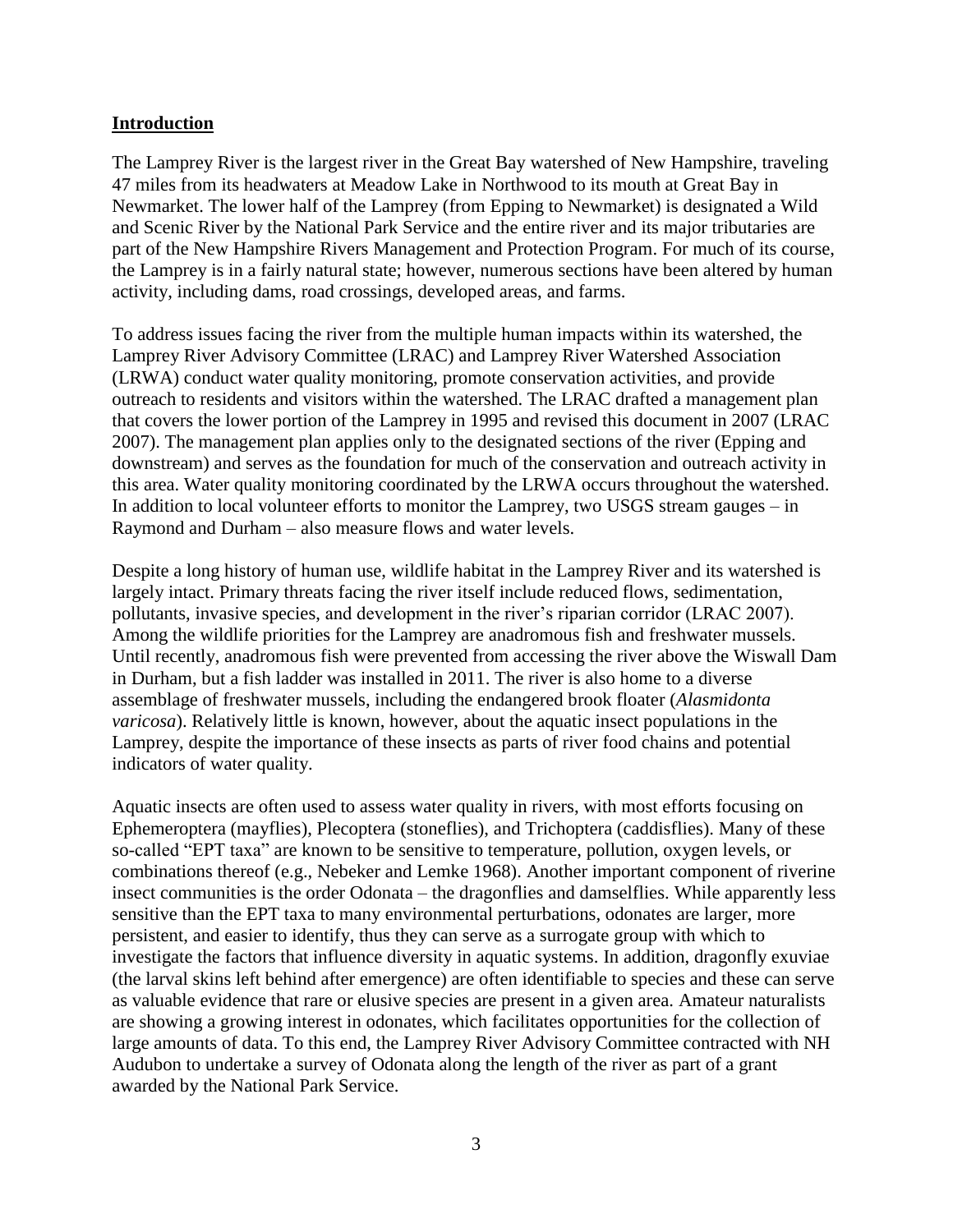The surveys summarized in this report are also part of the New Hampshire Dragonfly Survey (NHDS), a joint project of NH Audubon and the NH Department of Fish and Game. The goals of the NHDS are: 1) collect data on species of potential conservation concern, 2) obtain statewide distributions of all species of Odonata, and 3) educate people about the ecology and conservation of Odonata. During the project's duration (2007-2011), trained volunteer "citizen scientists" collected the bulk of the records, which by the time the NHDS ended numbered over 18,000. In the larger context of the NHDS, this work along the Lamprey River represents the most significant effort along a river in the coastal watershed and, as such, provides a valuable reference point against which future changes can be measured.

## **Methods**

#### Study Sites

Study sites were chosen to cover the full length of the Lamprey from headwaters to mouth (Figure 1, Table 1). The core of the study consisted of six sites surveyed by Morgan Dube, a student at the University of New Hampshire, who conducted a longitudinal study of the river's Odonata as part of a senior project. An additional four sites were surveyed by the author in an effort to complement Ms. Dube's project. Three of these sites were in Epping, thus filling in a large gap on the river between Raymond and Lee that was not surveyed by Ms. Dube. Two other sites, in addition to the sites visited in 2011, have data from both during (2007-2011) and prior to the NHDS. The latter data cover a range of dates from recent (e.g., 2000s) to over 30 years old (e.g., specimens at UNH).

In total, data from 12 sites were used in the preparation of this report. These have been assigned to four "river segments" based on stream order (Table 1). In general, the upper stretches of the Lamprey are relatively shallow, with the substrate dominated by rocks and gravel. By the middle segment there are more frequent impoundments caused by dams or road crossings, and sediment increases in the river bed in areas of low gradient. These conditions persist into the lower segment, which in most respects does not differ significantly from the middle except for overall flows. Immediately above the head of tide in Newmarket, the Lamprey is heavily impounded by a dam and takes on the character of a pond rather than a river. For this reason, no surveys were conducted in this section.

#### Data Collection

All data from 2007-2011 were collected using the standards developed for the NHDS. While a specific field protocol was not involved, all data conformed to a common set of codes for abundance, vouchering, and breeding evidence (Hunt 2007). Visits were also spaced out across the season to maximize detection of species with differing flight periods. Sites surveyed by Morgan Dube were visited every two weeks from early June through mid-September. At each visit, Ms. Dube spent one hour searching for exuviae and one hour searching for flying adults. The primary Epping sites surveyed by the author were visited 3-4 times between late May and early September, with 1-2 visits to other sites along the river during this same time interval.

The targeted surveys mentioned above were supplemented by other data collected by the NHDS in 2007-2010 and by historical data from prior to the NHDS. The latter data were collected by a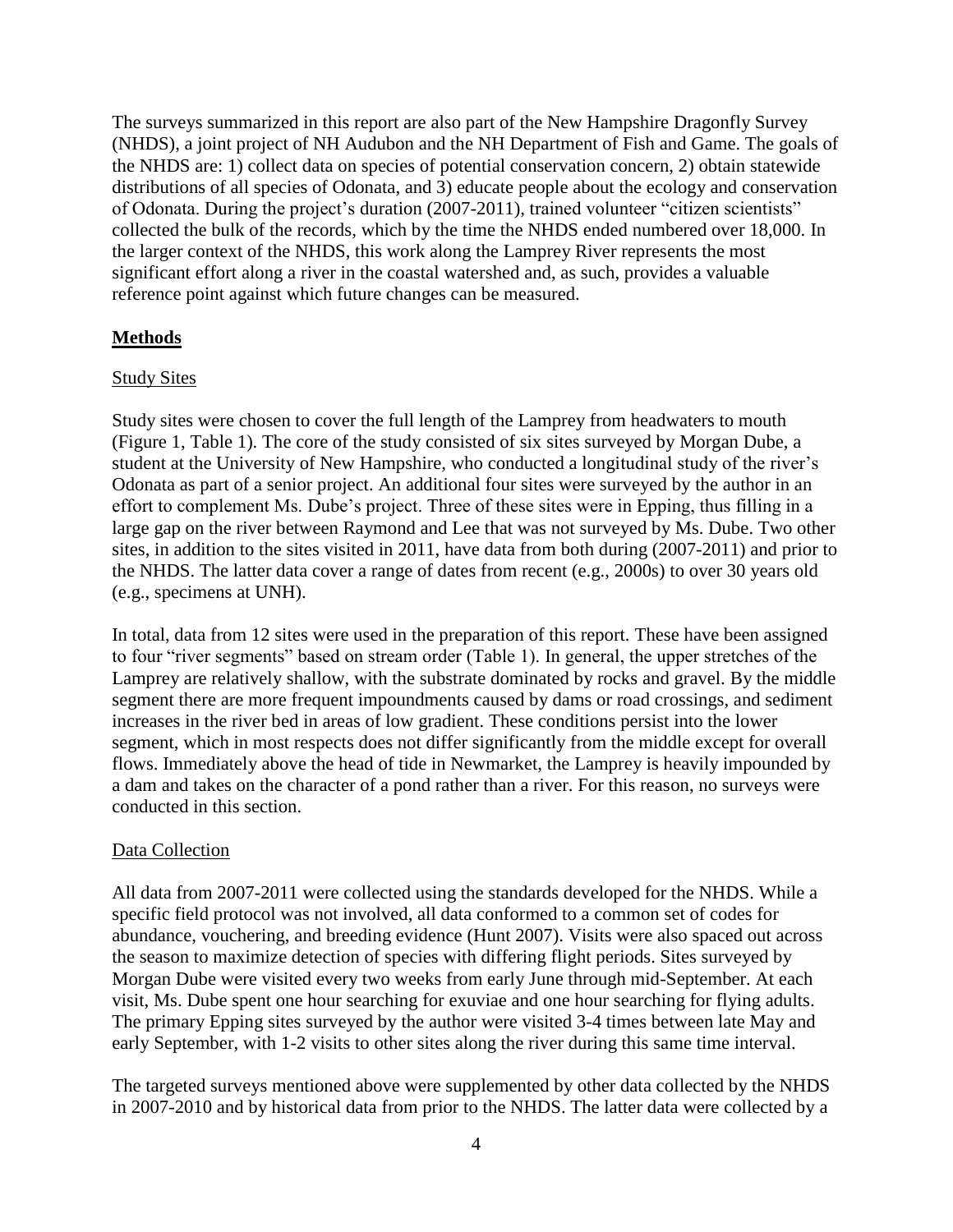variety of people over decades and were recently compiled into a statewide database by the author. In many cases, specific localities within towns were not available for these older records and species were tentatively assigned to the Lamprey based on their habitat affinities (Table 2).

# **Results**

A total of 74 species of Odonata were recorded along the Lamprey River, including 29 considered typical of lotic (moving water) environments. Overall species richness was remarkably consistent along the length of the river (25-30 species at most sites), but the pattern for riverine Odonata was much different. In the upper reaches of the river, lentic (still water) species predominate, whereas these comprise an increasingly smaller percentage as one moves downriver (Appendix). The remainder of this report will focus on the lotic group of species, although the full list is available in the Appendix.

Lotic species richness increased consistently from the smaller headwater streams to the Lamprey in Lee and Durham (Figure 2). Seven species were found in all four river segments, although not always at each site. These species are the most generalist of riverine Odonata, rarely requiring habitat features other than flowing water and streamside vegetation. Some also inhabit ponds and marshes near streams. Another nine species were found in all segments *except* the headwaters, while one was restricted to *only* the headwaters segment. Of the remaining twelve species, seven were restricted to the higher order (5-6) portions of the river from Epping to Durham, with the remainder showing a variety of distribution patterns (Table 2).

## Summary by family

Riverine Odonata on the Lamprey represent seven of the nine families known in New Hampshire. In general, each family occupies habitats with fairly similar characteristics, as outlined below. See Table 2 for more details on individual species' distributions along the river.

# Calopterygidae (broad-winged damsels)

Four of the five New Hampshire species in this riverine-obligate family are known from the Lamprey. All occupy moving water with abundant streamside vegetation and require submerged vegetation for egg-laying. Species vary in specific habitat use, but, in general, all are widely distributed along the river. The least common member of this family – the sparkling jewelwing (*Calopteryx dimidiate*) – is currently known only from three sites in the Raymond-Epping portion of the river. The Lamprey marks the northernmost population of this coastal plain species in North America.

# Coenagrionidae (pond damsels)

As the name implies, this group is predominant in lentic waters, with only a few species using streams and rivers. Those that do are often common and widespread, primarily in the lower reaches (4-6<sup>th</sup> order).

# Aeshnidae (darners)

This is another family found primarily in lentic waters. Only two species are typical of rivers and both are widespread along the full length of the Lamprey. The absence of the springtime darner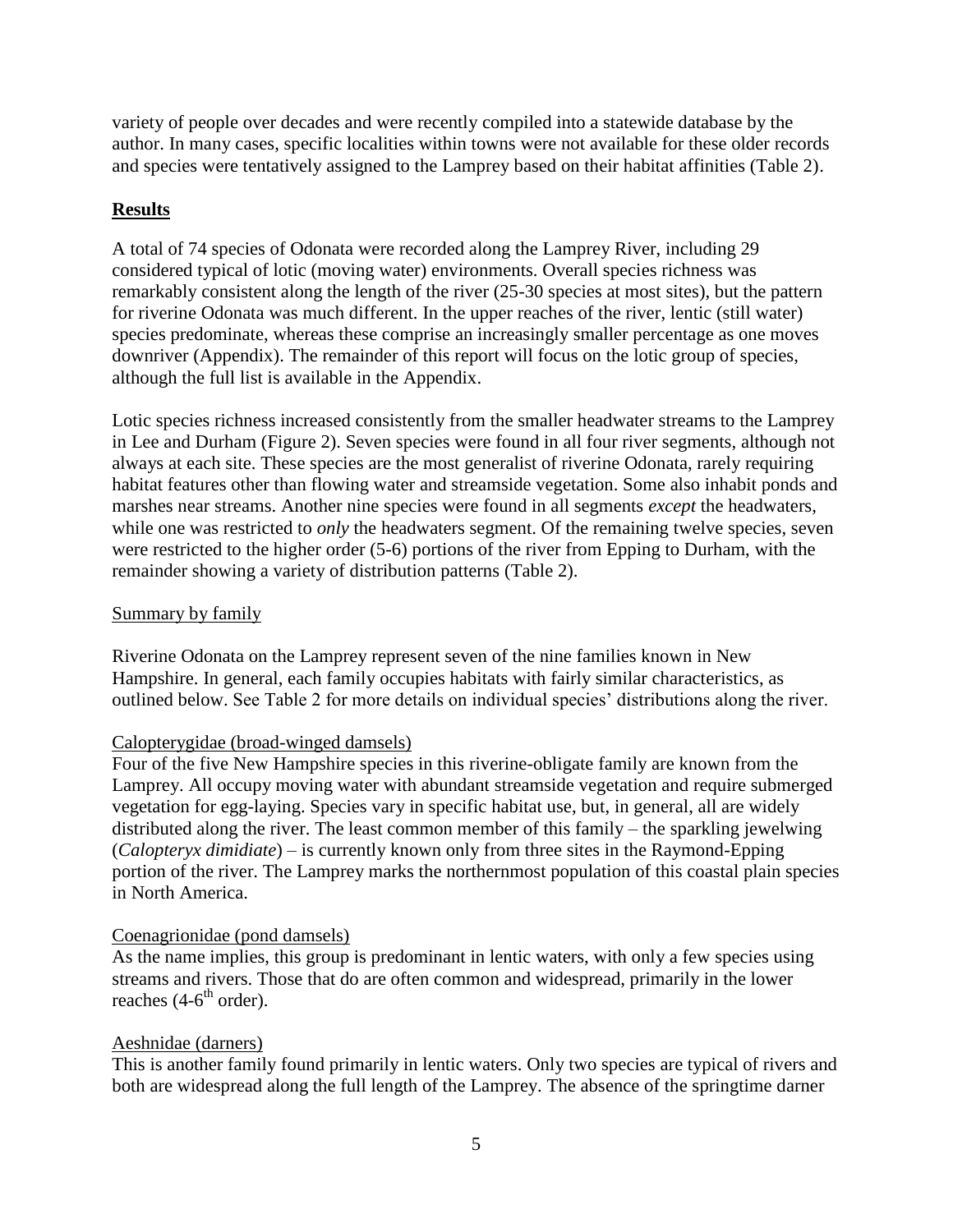(*Basiaeschna janata*) from 4<sup>th</sup> order segments is likely a sampling artifact, since this species tends to occur in lower densities than the fawn darner (*Boyeria vinosa*).

## Gomphidae (clubtails)

Clubtails are the quintessential riverine dragonflies, with only a few species found in lentic waters. Twelve of the twenty-nine riverine Odonata found on the Lamprey are in this family. Clubtail larvae burrow into sand, silt, or mud and, as a result, most are found in lower gradient stretches of rivers. This is the case for nine of the twelve species along the Lamprey, the exceptions being 1) eastern least clubtail (*Stylogomphus albistylus*), which prefers riffle areas regardless of stream size, and 2) lancet clubtail and dragonhunter (*Gomphus exilis* and *Hagenius brevistylus*), which tend to be more widespread across habitats, including ponds and lakes. Several species typical of streams with sandy substrates (brook snaketail (*Ophiogomphus aspersus*), common sanddragon (*Progomphus obscurus*), and zebra clubtail (*Stylurus scudderi*)), were rare and found only in one or two segments.

Because clubtails are sometimes sensitive to habitat alteration (e.g., excessive sedimentation, warmer and less oxygen-rich water), some species are considered conservation priorities in parts of the northeastern United States (e.g., Hunt 2006). None of the highest priority species in New Hampshire has been recorded on the Lamprey. The presence of four species of *Ophiogomphus* in the river's lower stretches is of interest, because this genus is often considered a good indicator of higher water quality; however, none of these species was represented by more than three individuals, so it is unclear whether this reflects a decline in habitat suitability or general rarity in the watershed. Members of this genus are far more abundant and widespread to the north and west in New Hampshire, with very few records in the coastal plain overall.

# Cordulegastridae (spiketails)

Spiketails are most typical of smaller streams, with only the twin-spotted spiketail (*Cordulegaster maculata*) likely to occur in streams of any size. Even so, this species was sparsely distributed along the length of the Lamprey, while the related delta-spotted spiketail (*Cordulegaster diastatops*) was found only in the headwaters area.

# Macromiidae (cruisers)

Of the two New Hampshire species in this family, the stream cruiser (*Didymops transversa*) occurs over a broader range of stream sizes, as indicated by the data from the Lamprey. It tends to occur at low densities, which might explain its spotty distribution in this study. The other species, the swift river cruiser (*Macromia illinoiensis*) is more typical of larger rivers, but also seems less common than expected.

#### Cordulidae (emeralds)

Most members of this family inhabit ponds and bogs, with only a handful occurring in moving water. One of these is the generalist common baskettail (*Epitheca cynosura*), which is found in medium-sized streams as well as lentic habitats. Two riverine obligates are Uhler's sundragon (*Helocordulia uhleri*), a locally distributed species along the Lamprey, and the umber shadowdragon (*Neurocordulia obsoleta*), which is typical of slow stretches of higher order streams.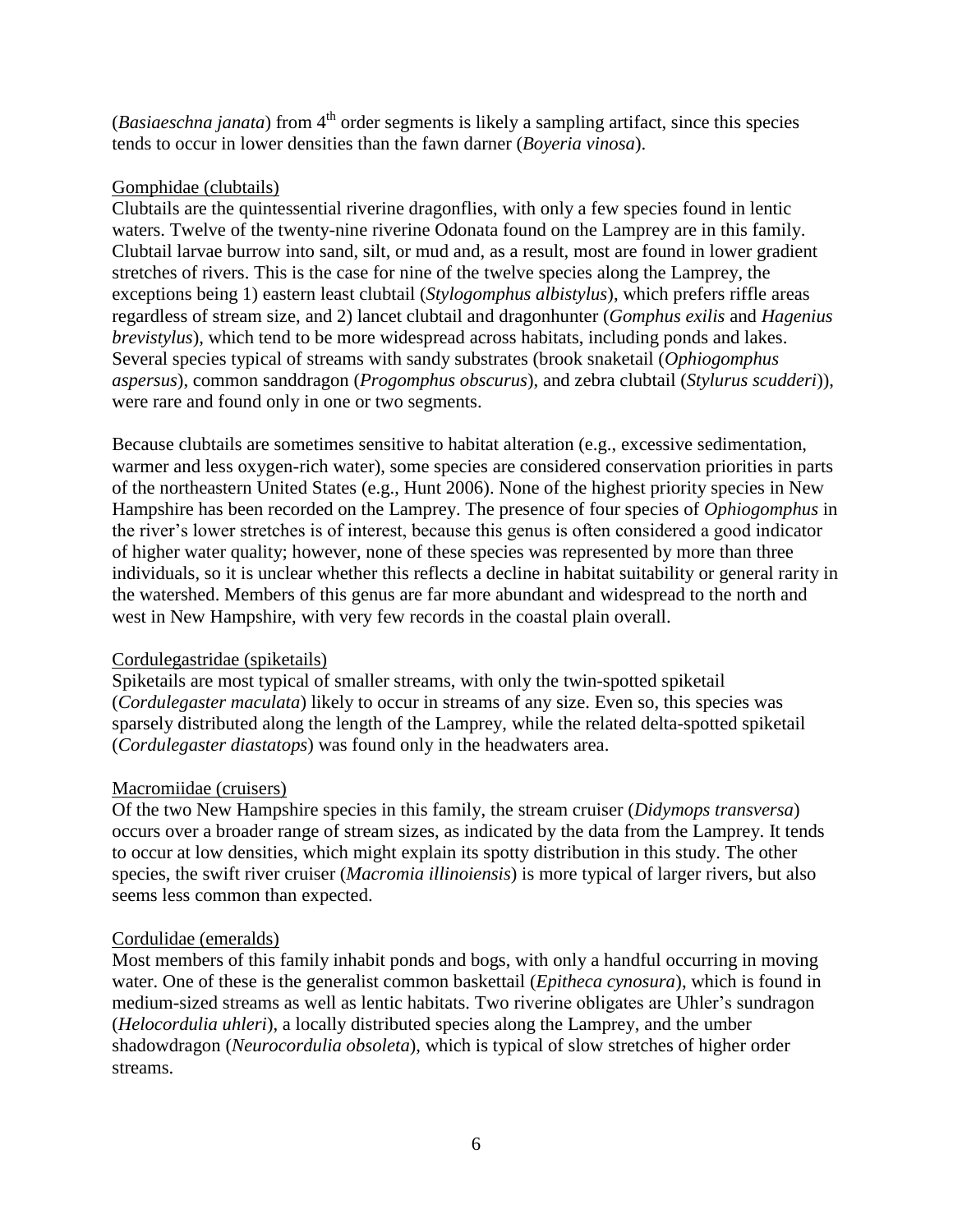## **Discussion/Implications**

The data presented in this report constitute the first comprehensive survey of Odonata along the entire length of a New Hampshire river. While extensive data exist for the Connecticut (Hunt et al 2010), Contoocook, Merrimack, and Androscoggin rivers, these are all much longer rivers, resulting in sites being significantly farther apart.

In general, the species mix on the Lamprey is similar to that of other well-surveyed rivers. A notable exception is the absence of 5-6 species more typical of larger rivers such as the Connecticut and Merrimack. In addition, as noted in the family accounts, some species reach distributional limits at different latitudes. In this regard, the Lamprey has a few southern species and few if any northern ones. The Lamprey also lacks the two species of pygmy clubtails (genus *Lanthus*), which are generally typical of very small – even intermittent – streams. One of these, the southern pygmy clubtail (*L. vernalis*) has been recorded in Lee and could possibly occur in the Lamprey headwaters region, as well as along tributary streams.

Through the efforts of the NHDS, the majority of riverine Odonata have been shown to be more common and widespread than previously believed. As a result, several species tentatively identified as of conservation concern (Hunt 2006) might not warrant such additional attention. Only two species of common to higher order rivers remain of concern (rapids clubtail (*Gomphus quadricolor*) and skillet clubtail (*G. ventricosus*)), but neither of these has been recorded in the Lamprey or anywhere in the coastal watershed. Of the species in the Lamprey, the clubtails in the genus *Ophiogomphus* are perhaps of the most conservation interest, as will be discussed below.

Perhaps the greatest threats to riverine Odonata involve changes in the composition of the river bed. Evidence suggests that species that prefer sand or gravel substrates will disappear from reaches above impoundments as these are increasingly dominated by mud or silt (Wagner and Thomas 1999). The Lamprey has few significant impoundments, although there are multiple slow stretches where sedimentation is a potential issue. Most of the areas surveyed for this project were generally not associated with ponded areas (Raymond 2 and Epping 1 being the main exceptions), and thus not likely affected by any major sediment issues. A more specialized study might be required to make direct comparisons between impounded and free-flowing sections of the river, studies which would also need to measure substrate characteristics.

Sedimentation can also be a problem after significant storm events, such as those that have happened along the Lamprey multiple times in the last five years (Figure 3). As in the case with impoundments, a rapid discharge of sediment-laden water from upstream can dramatically alter conditions where this sediment settles out. Such sedimentation has been proposed as a major factor behind dramatic declines in populations of brook floater mussels in the Lamprey (E. Nadeau, pers. comm.). Alternatively, storm scouring may remove sediment from higher gradient river reaches and, thus, reduce habitat suitability for burrowing invertebrates.

While the physiology of river dragonflies has not been extensively studied, some species are believed to be sensitive to low dissolved oxygen levels. These species tend to predominate in cooler, higher gradient streams. As a result, conditions that result in warming, including lower flows and/or high summer temperatures, might limit the ability of oxygen-sensitive species to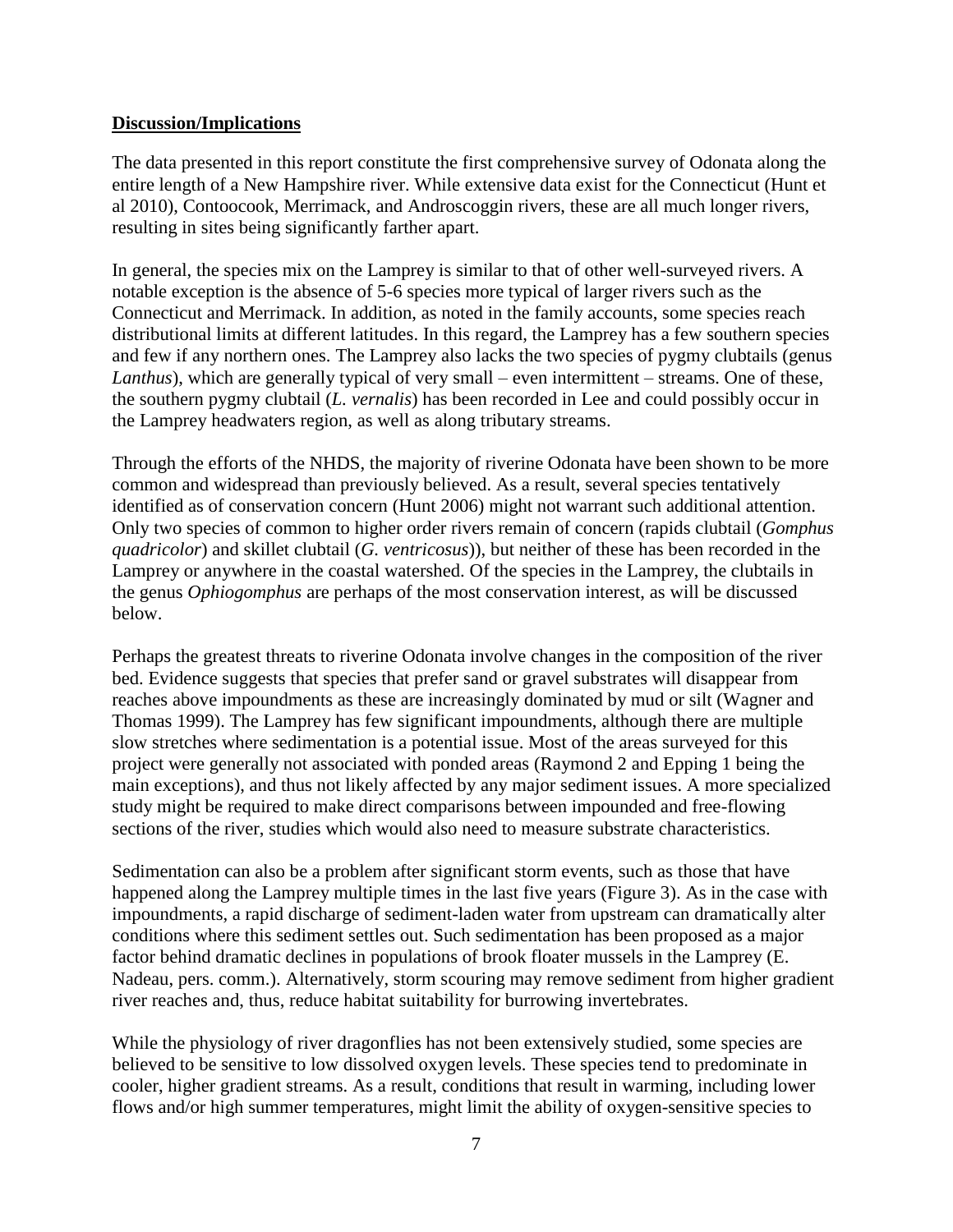occupy some stream reaches. Dissolved oxygen can also be depleted in slow stretches where excessive nutrient inputs foster the growth of algae or aquatic plants. Data from the Lamprey (Walsh et al. 2011) indicate that dissolved oxygen levels in the river meet New Hampshire water quality standards, although the relevance of these standards to river Odonata is unknown. In one study, two dragonflies typical of higher-order streams – fawn darner and rusty snaketail – had the highest temperature tolerances of twelve aquatic insects tested (Nebeker and Lemke 1968), suggesting that there is considerable potential for adaptation within the order.

Flows in the Lamprey River are highly variable, both within and between years (Figure 3). While the long-term average shows a pulse in spring followed by a gradual decline and stable flows through September, this pattern does not typically manifest in most years. Instead, there are years with high spring flows (2007, 2011), high summer flows (2008, 2009), or generally low flows throughout (2010). Three of the last five years have seen below-average flows for most of the summer, during the same period when high temperatures have the potential to significantly increase water temperatures. As noted above, recent extreme flood events have significantly altered the distribution of sediment in many stretches of the Lamprey.

Among dragonflies and damselflies, the *Ophiogomphus* snaketails might be more vulnerable than other river species to changes in flows. Most snaketails live in well-aerated streams with sand and gravel substrates (Gibbs et al. 2004), and local extinction has been documented above dams at the southern edge of some species' ranges (e.g., Wagner and Thomas 1999). The four species documented in the Lamprey during the present study were never common (1-3 records of each). Given known sediment issues on the Lamprey, the possibility exists that they have suffered reduced populations in the same manner as mussels. Two other issues complicate such a hypothesis: First, these same species are generally rare throughout the coastal watershed, occurring in similarly low numbers in the Exeter, Cocheco, and Salmon Falls rivers in various combinations. The Lamprey might, therefore, represent the edge of their ranges, where species tend to occur in lower densities. Second, most clubtail larvae take several years to mature (Gibbs et al. 2004, and years of low abundance may reflect a small annual cohort rather than a small population overall. Similarly, they often emerge synchronously over a narrow range of dates and if surveys do not occur during the peak emergence, the species might appear less common than it actually is. Given the frequency with which the Lamprey was surveyed in 2011, this latter explanation for the rarity of *Ophiogomphus* is unlikely. In the absence of comprehensive historical data, it is, in any event, impossible to determine whether this genus has declined in the Lamprey or is simply rare, but the present study can now serve as a valuable baseline against which future changes can be assessed.

Other issues generally considered in the conservation of riverine dragonflies are water pollution, shading, and the condition of the riparian buffer (Samways and Steytler 1996). Many dragonflies appear tolerant of pollutants and this problem is usually less severe in higher gradient systems like most of the Lamprey. Shading generally affects streams through its role in temperature moderation, with subsequent changes in dissolved oxygen concentration and/or plant growth. In addition to providing shade, riparian vegetation can be important during emergence, when it provides shelter for dragonflies that are still soft-bodied and highly vulnerable to predators. A comprehensive study in South Africa (Samways and Steytler 1996) proposed a vegetated buffer of 20-30 meters along streams to allow for both sufficient shading and suitable resting habitat.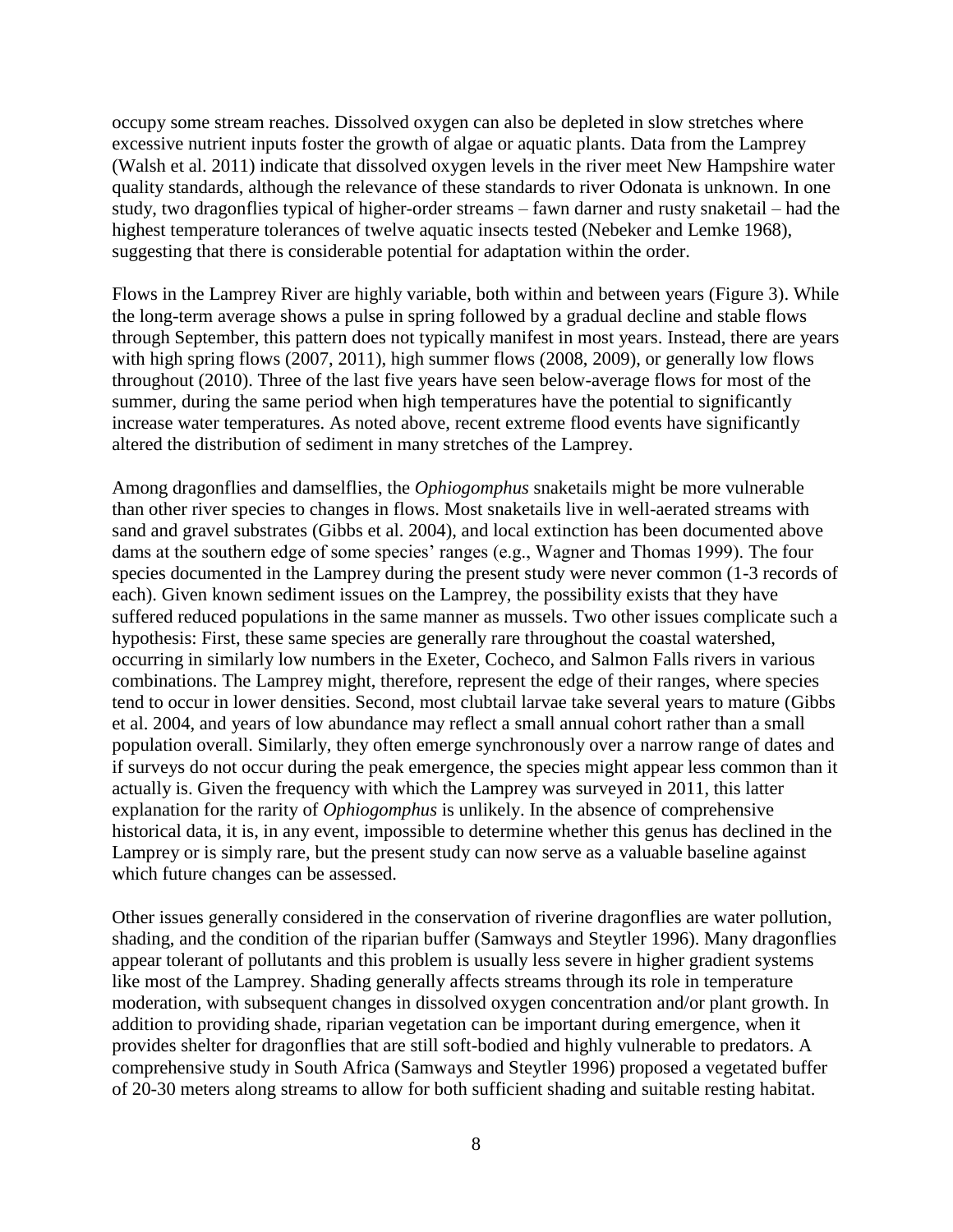Because the Lamprey remains largely forested, neither the shade nor buffer issues are likely of major significance to the river's odonate community, although negative effects are certainly possible in localized areas where multiple stressors co-occur. In addition, some data (e.g., Ormerod et al. 1990) suggest that the composition of riparian vegetation can influence species distributions, but such studies have not been conducted for Odonata found in the Lamprey.

Overall, the Odonata of the Lamprey River appear to be secure from a conservation standpoint and can only benefit from continued protection of riparian corridors and careful consideration of point and non-point inputs of fertilizers, waste, and stormwater. If sedimentation is indeed affecting a handful of species, there is little that can be done to mitigate such impacts from a dragonfly perspective. If a given species persists elsewhere in the river – or in nearby rivers – chances are good that it can disperse back into an affected stretch with time and even recolonize areas where the current substrate remains altered.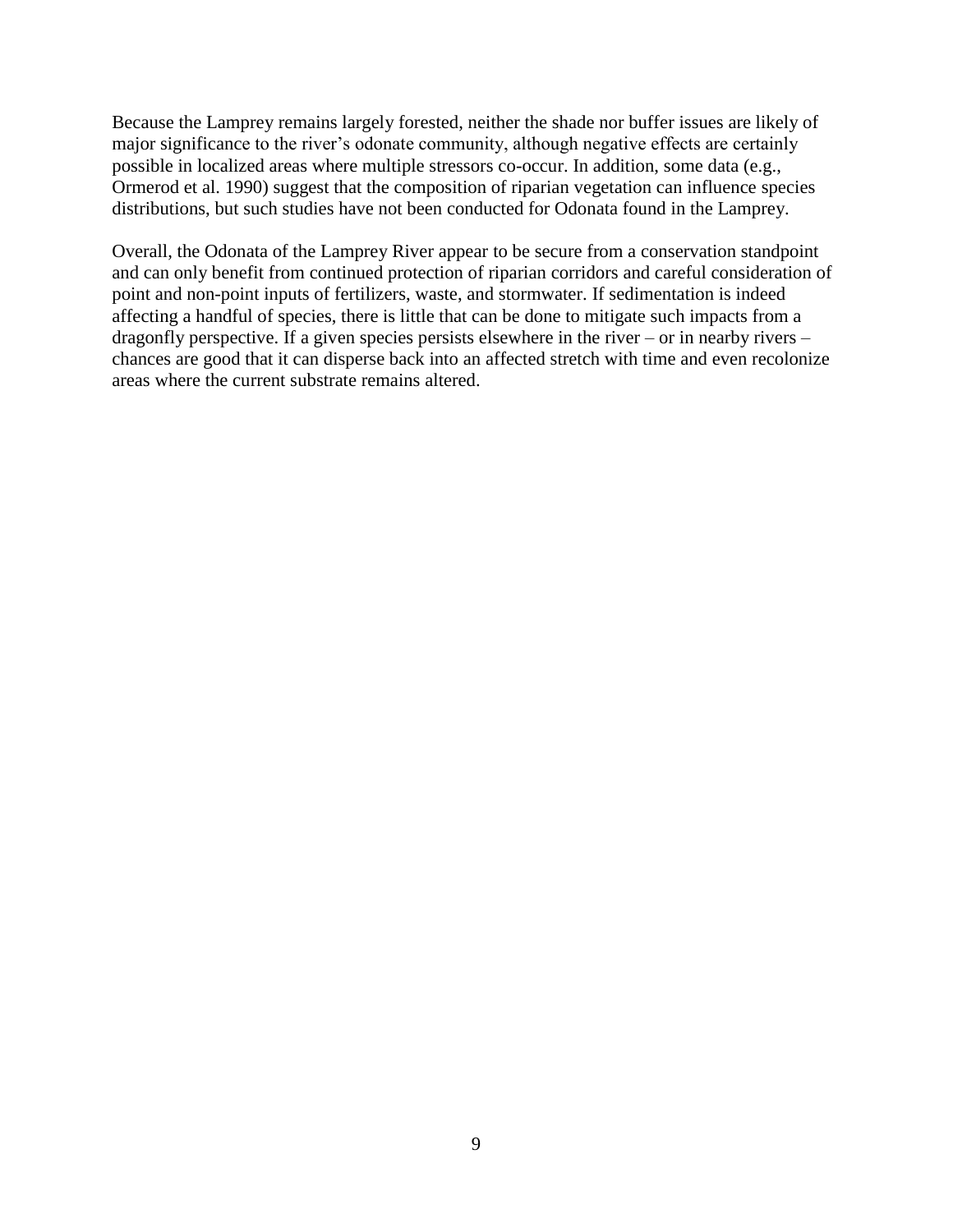

Figure 1. Locations of study sites along the Lamprey River (river shown in blue). Yellow sites surveyed primarily by Morgan Dube, red sites by Pamela Hunt, and purple sites by a combination of NHDS volunteers. See Table 1 for more details.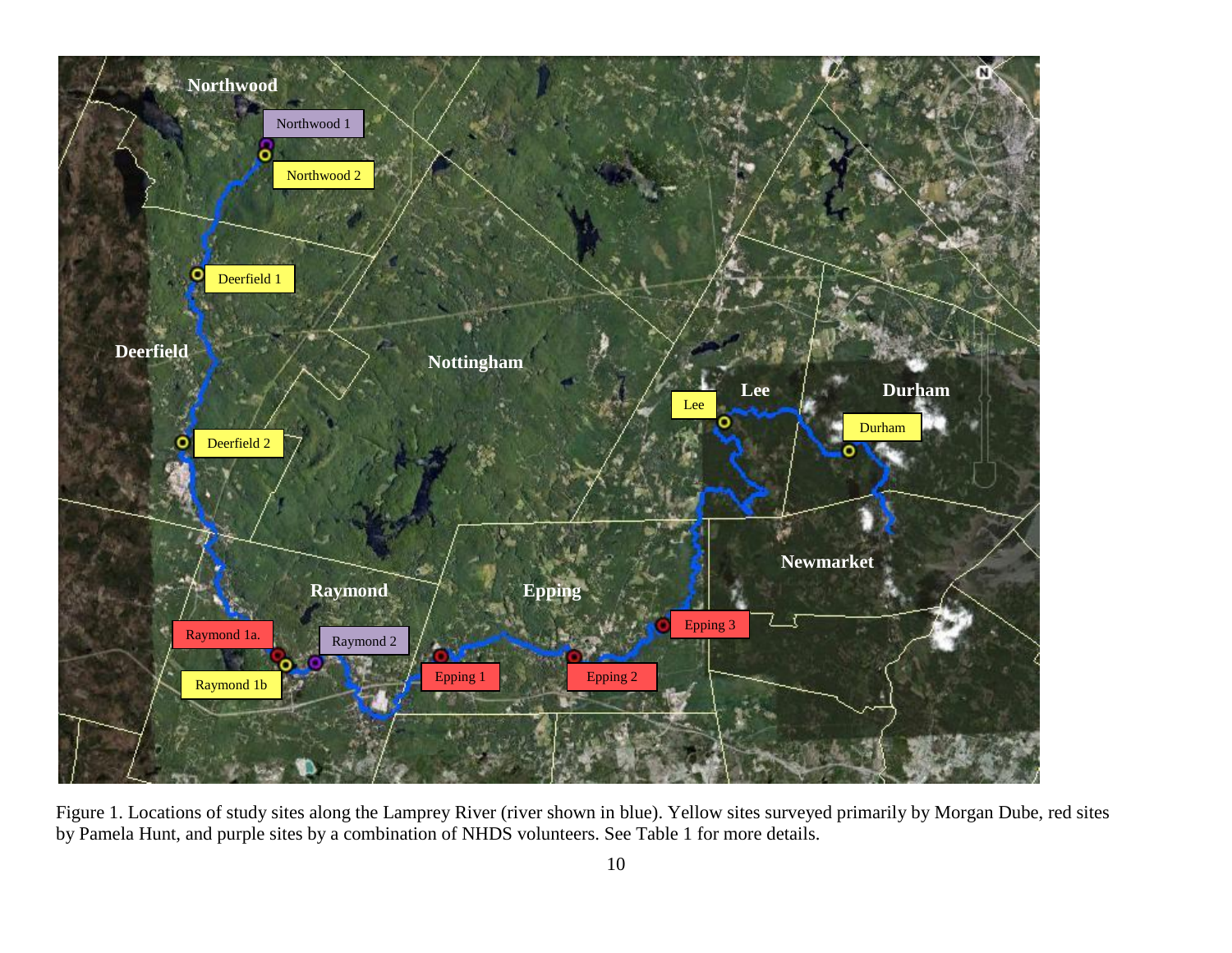| <b>Site Code</b> | <b>Position</b> | <b>Site Name and description</b>                                  | <b>River</b><br><b>Segment</b> | <b>Stream</b><br>Order | # of<br>visits | Latitude                     | Longitude                    |
|------------------|-----------------|-------------------------------------------------------------------|--------------------------------|------------------------|----------------|------------------------------|------------------------------|
| Northwood 1      | $\overline{0}$  | Meadow Lake and adjacent areas of<br>Northwood Meadows State Park | Headwaters                     | <b>NA</b>              | 4              | 43.201                       | 71.206                       |
| Northwood 2      | $\mathbf{1}$    | small stream that enters the Lamprey<br>below Meadow Lake         | <b>Headwaters</b>              |                        | 7              | 43.202                       | 71.201                       |
| Deerfield 1      | $\overline{2}$  | Lamprey River @ Blake Hill Road                                   | Upper                          | 3                      | $\tau$         | 43.163                       | 71.234                       |
| Deerfield 2      | 3               | Lamprey River @ southern junction of<br>Routes 43 and 107         | Upper                          | 4                      | $\overline{7}$ | 43.105                       | 71.242                       |
| Raymond 1        | 4               | Lamprey River from (a) Langford Road<br>to (b) Griffins Mill      | Upper                          | 4                      | 10             | (a) $43.042$<br>(b) $43.040$ | (a) $71.202$<br>(b) $71.199$ |
| Raymond 2        | 5               | Lamprey River @ Main Street                                       | Upper                          | 4                      | 2              | 43.038                       | 71.185                       |
| Epping 1         | 6               | Lamprey River @ Mary Blair Park                                   | Middle                         | 5                      | 3              | 43.040                       | 71.130                       |
| Epping 2         |                 | Lamprey River behind Epping Town<br>Hall                          | Middle                         | 5                      | 6              | 43.040                       | 71.074                       |
| Epping 3         | 8               | Lamprey River @ Route 87                                          | Middle                         | 5                      | $\overline{5}$ | 43.050                       | 71.034                       |
| Lee              | 9               | Lamprey River @ Lee Hook Road                                     | Lower                          | 6                      | 13             | 43.114                       | 71.005                       |
| Durham           | 10              | Lamprey River @ Packer's Falls                                    | Lower                          | 6                      | 8              | 43.103                       | 70.952                       |

Table 1. Sites visited along Lamprey River and surveyed for Odonata from 2002-2011.

\* Includes data from 2000s prior to NHDS. Sites with 7 or more visits were part of Morgan Dube's senior research project at UNH during 2011.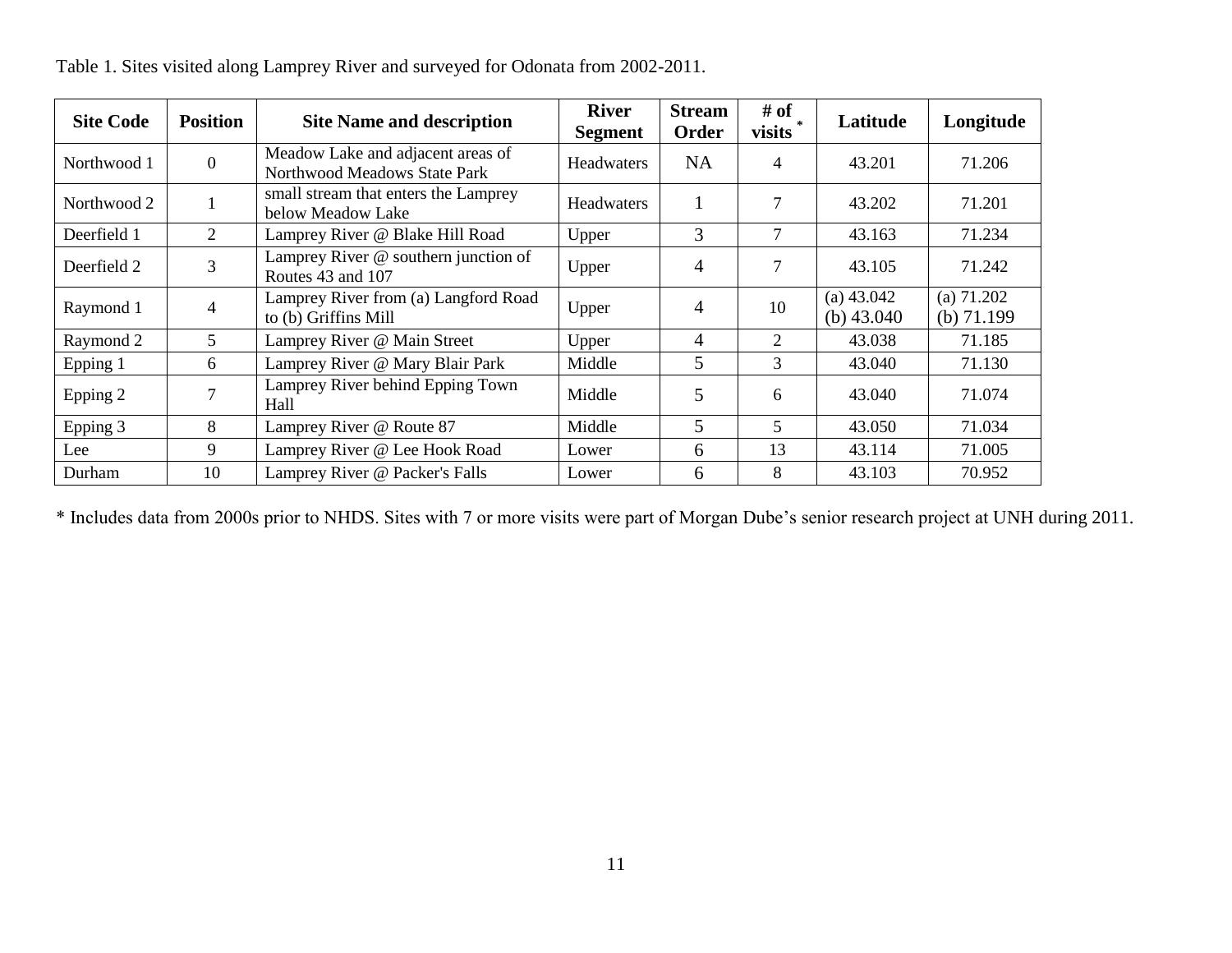

Figure 2. Odonata species richness along the Lamprey River. Colored boxes correspond to the four river segments as defined in Table 1. For details on sites see Figure 1 and Table 1.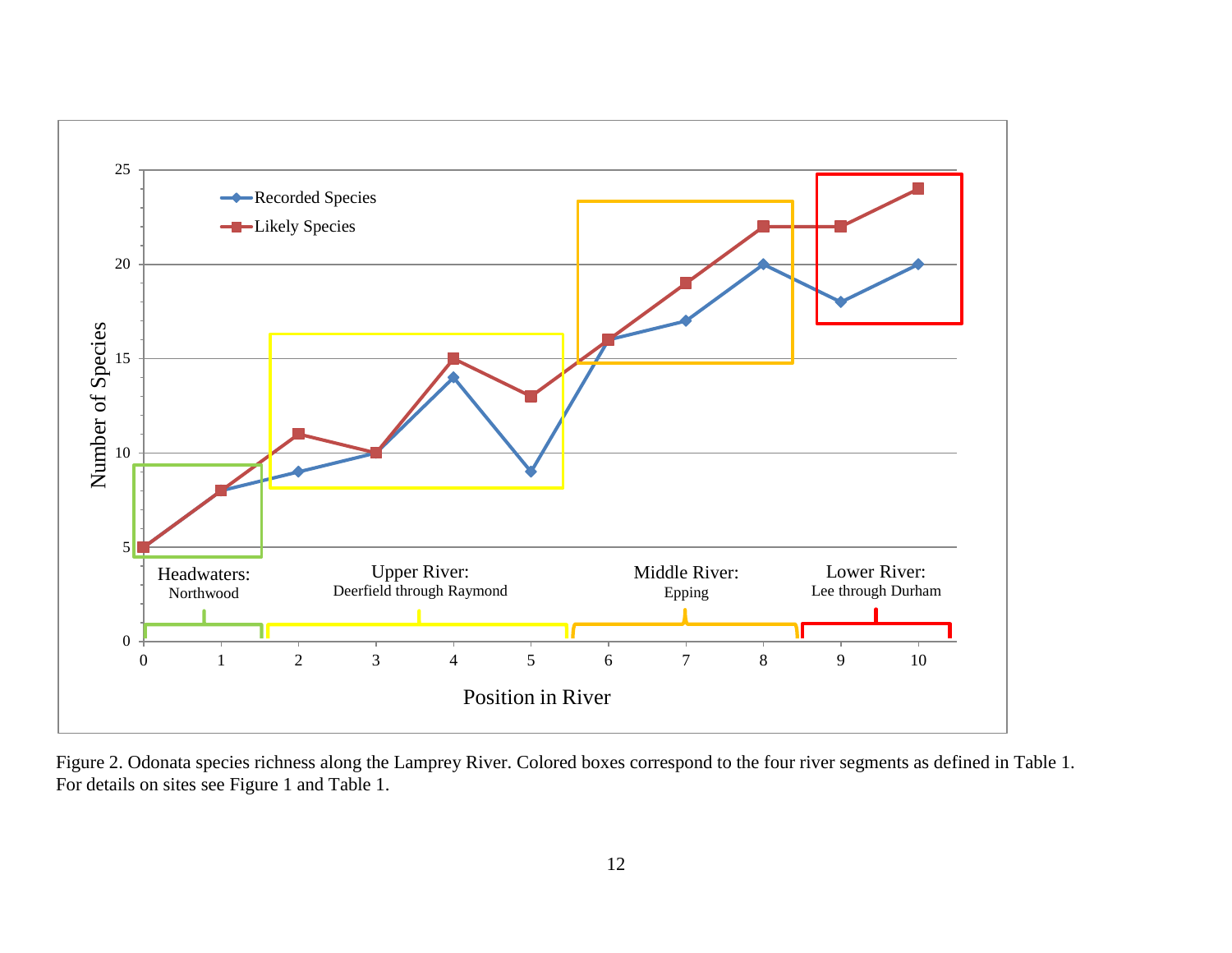Table 2. Distribution and abundance of 29 riverine Odonata along the Lamprey River, NH. Key to species data as follows:  $U =$  uncommon (usually <6 individuals/visit),  $C =$  common (6-20 individuals/visit),  $A =$  abundant  $(>20 \text{ individuals/visit})$ , H = historic record (predating the NHDS) from this site, H? = historic record from this town but not specifically associated with this site,  $p =$  species likely to occur at site based on presence at sites immediately up and down stream. "Number of riverine species" includes categories U, C, A, and H, while "likely species" also includes H? and p.

|                            | Stream order:                  | <b>NA</b>   | 1                          | 3              | 4              | 4              | 4                            | 5                                  | 5                      | 5                           | 6              | 6              |
|----------------------------|--------------------------------|-------------|----------------------------|----------------|----------------|----------------|------------------------------|------------------------------------|------------------------|-----------------------------|----------------|----------------|
| <b>Scientific Name</b>     | <b>Common Name</b>             | Northwood 1 | $\mathcal{L}$<br>Northwood | Deerfield      | Deerfield 2    | Raymond 1      | $\mathbf{\Omega}$<br>Raymond | $\overline{\phantom{0}}$<br>Epping | $\mathbf{C}$<br>Epping | $\epsilon$<br><b>Epping</b> | Lee            | Durham         |
| <b>CALOPTERYGIDAE</b>      |                                |             |                            |                |                |                |                              |                                    |                        |                             |                |                |
| Calopteryx aequabilis      | river jewelwing                |             |                            | $\mathbf U$    | U              | U              | p                            | U                                  | $\mathbf U$            | U                           | $\mathbf C$    | U              |
| Calopteryx dimidiata       | sparkling jewelwing            |             |                            |                |                | U              |                              |                                    | $\overline{H}$         | $\mathbf U$                 |                |                |
| Calopteryx maculata        | ebony jewelwing                |             | U                          | $\mathbf C$    | A              | $\mathcal{C}$  | H?                           | $\mathbf{U}$                       | $\mathbf U$            | $\overline{C}$              | $\mathbf C$    | $\mathsf C$    |
| Hetaerina americana        | American rubyspot              |             |                            |                |                | $\overline{C}$ |                              |                                    | $\overline{U}$         | $\mathbf{D}$                | $\overline{H}$ | $\overline{C}$ |
| <b>COENAGRIONIDAE</b>      |                                |             |                            |                |                |                |                              |                                    |                        |                             |                |                |
| Argia fumipennis           | variable dancer                | U           | $\mathbf U$                | $\mathbf C$    | $\mathcal{C}$  | A              | A                            | U                                  | $\mathsf{C}$           | A                           | $\mathbf C$    | $\mathbf C$    |
| Argia moesta               | powdered dancer                |             |                            |                | $\overline{U}$ | $\overline{A}$ | $\overline{U}$               | $\mathbf{A}$                       | $\overline{C}$         | $\overline{C}$              | $\overline{A}$ | $\mathbf{A}$   |
| Enallagma divigans         | turquoise bluet                |             |                            |                |                |                | $\overline{U}$               | $\mathbf{A}$                       | p                      | $\overline{U}$              |                |                |
| Enallagma exsulans         | stream bluet                   |             |                            |                |                | $\mathcal{C}$  | $\mathbf{A}$                 | $\mathbf{A}$                       | $\mathcal{C}$          | $\overline{A}$              | $\mathbf C$    | A              |
| <b>AESHNIDAE</b>           |                                |             |                            |                |                |                |                              |                                    |                        |                             |                |                |
| Basiaeschna janata         | springtime darner              | U           |                            | $\mathbf U$    |                |                |                              | U                                  | $\mathbf U$            | $\mathbf U$                 | $\mathbf U$    | $\mathbf U$    |
| Boyeria vinosa             | fawn darner                    |             | $\mathbf{U}$               | $\overline{C}$ | $\mathbf C$    | $\mathbf{U}$   | p                            | U                                  | $\overline{U}$         | $\overline{C}$              | U              | $\overline{C}$ |
| <b>GOMPHIDAE</b>           |                                |             |                            |                |                |                |                              |                                    |                        |                             |                |                |
| Dromogomphus spinosus      | black-shouldered spinylegs     |             | $\mathbf U$                |                |                | H?             | p                            | $\mathbf U$                        | $\mathbf U$            | $\mathcal{C}$               | $\mathbf U$    | $\mathbf U$    |
| Gomphus abbreviatus        | spine-crowned clubtail         |             |                            |                |                |                |                              | $\overline{C}$                     | $\overline{U}$         | $\overline{A}$              | p              | $\overline{C}$ |
| Gomphus adelphus           | mustached clubtail             |             |                            |                |                |                |                              |                                    |                        |                             | $\mathbf U$    | H?             |
| Gomphus exilis             | lancet clubtail                | U           | $\mathbf C$                | U              | U              | $\mathbf{U}$   | $\mathbf U$                  | $\mathbf C$                        | $\mathbf U$            | U                           | $\mathbf{U}$   | $\mathcal{C}$  |
| Hagenius brevistylus       | dragonhunter                   |             |                            | U              | $\overline{U}$ | $\mathbf{U}$   | $\overline{U}$               | U                                  | $\overline{U}$         | $\overline{C}$              | U              | $\overline{U}$ |
| Ophiogomphus aspersus      | brook snaketail                |             |                            |                |                | $\mathbf{U}$   |                              |                                    |                        |                             |                | H?             |
| Ophiogomphus carolus       | riffle snaketail               |             |                            |                |                |                |                              |                                    |                        |                             | $\mathbf{U}$   | U              |
| Ophiogomphus mainensis     | Maine snaketail                |             |                            |                |                |                |                              |                                    |                        |                             |                | $\overline{U}$ |
| Ophiogomphus rupinsulensis | rusty snaketail                |             |                            |                |                |                |                              |                                    |                        | U                           | $\mathbf{U}$   | U              |
| Progomphus obscurus        | common sanddragon              |             |                            |                |                |                |                              |                                    | H                      | H                           | $\mathbf U$    |                |
| Stylogomphus albistylus    | eastern least clubtail         |             |                            | $\mathbf U$    | A              | $\mathcal{C}$  | U                            | $\mathbf{U}$                       | p                      | $\mathbf U$                 | U              | U              |
| Stylurus scudderi          | zebra clubtail                 |             |                            |                |                |                |                              |                                    |                        | $\mathbf U$                 | $\mathbf{D}$   | H?             |
| <b>CORDULEGASTRIDAE</b>    |                                |             |                            |                |                |                |                              |                                    |                        |                             |                |                |
| Cordulegaster diastatops   | delta-spotted spiketail        |             | $\mathbf U$                |                |                |                |                              |                                    |                        |                             |                |                |
| Cordulegaster maculata     | twin-spotted spiketail         |             | $\mathbf U$                | D              | U              |                |                              |                                    |                        | U                           | <sub>n</sub>   | H?             |
| <b>MACROMIDAE</b>          |                                |             |                            |                |                |                |                              |                                    |                        |                             |                |                |
| Didymops transversa        | stream cruiser                 | $\mathbf U$ |                            |                |                |                |                              |                                    | U                      | p                           | U              | U              |
| Macromia illinoiensis      | swift river cruiser            |             |                            |                |                | U              |                              |                                    |                        | U                           | H?             | H              |
| <b>CORDULIDAE</b>          |                                |             |                            |                |                |                |                              |                                    |                        |                             |                |                |
| Epitheca cynosura          | common baskettail              | $\mathbf U$ | U                          | p              | $\mathbf U$    | U              | U                            | U                                  | U                      |                             |                |                |
| Helocordulia uhleri        | Uhler's sundragon              |             |                            | $\mathbf U$    |                |                |                              | U                                  |                        |                             |                | $\mathsf C$    |
| Neurocordulia obsoleta     | umber shadowdragon             |             |                            |                |                |                | U                            | $\mathbf{A}$                       | $\mathbf U$            | $\mathcal{C}$               | U              | $\mathbf C$    |
|                            |                                |             |                            |                |                |                |                              |                                    |                        |                             |                |                |
|                            | number of riverine species:    | 5           | 8                          | 9              | 10             | 14             | 9                            | 16                                 | 17                     | 20                          | 18             | 20             |
|                            | likely riverine species:       | 5           | 8                          | 11             | 10             | 15             | 13                           | 16                                 | 19                     | 22                          | 22             | 24             |
|                            | mean (likely) by stream order: |             | 6.5                        |                |                | 12.25          |                              |                                    | 19.0                   |                             |                | 23.0           |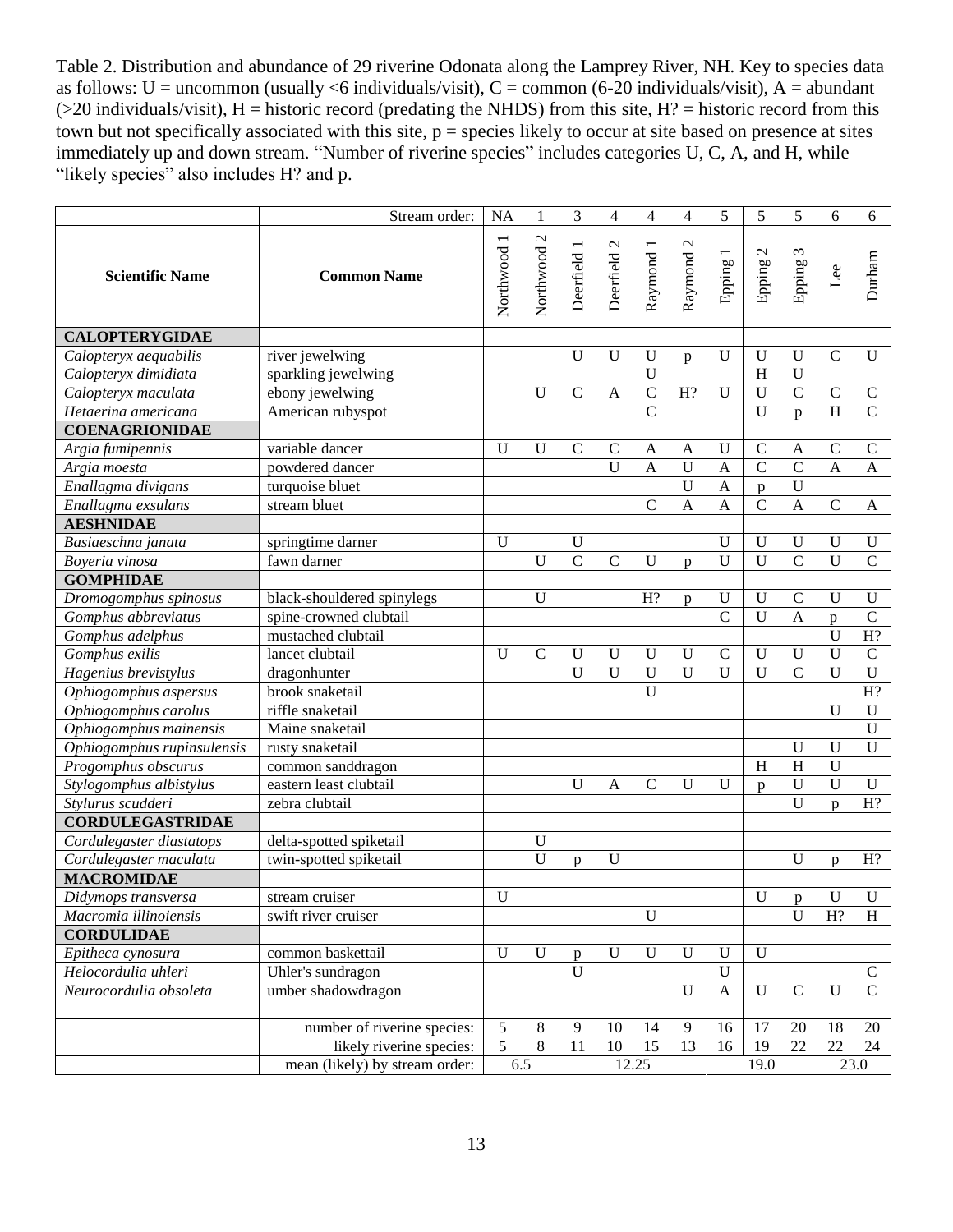



Figure 3. Stream discharge data for the Lamprey River. A) Comparison of an upstream (Raymond) and downstream (Durham) station during the survey period in 2011. B) Data from the Durham station from 2007 to 2011. Data from USGS [\(http://nh.water.usgs.gov/WaterData/index.htm\)](http://nh.water.usgs.gov/WaterData/index.htm).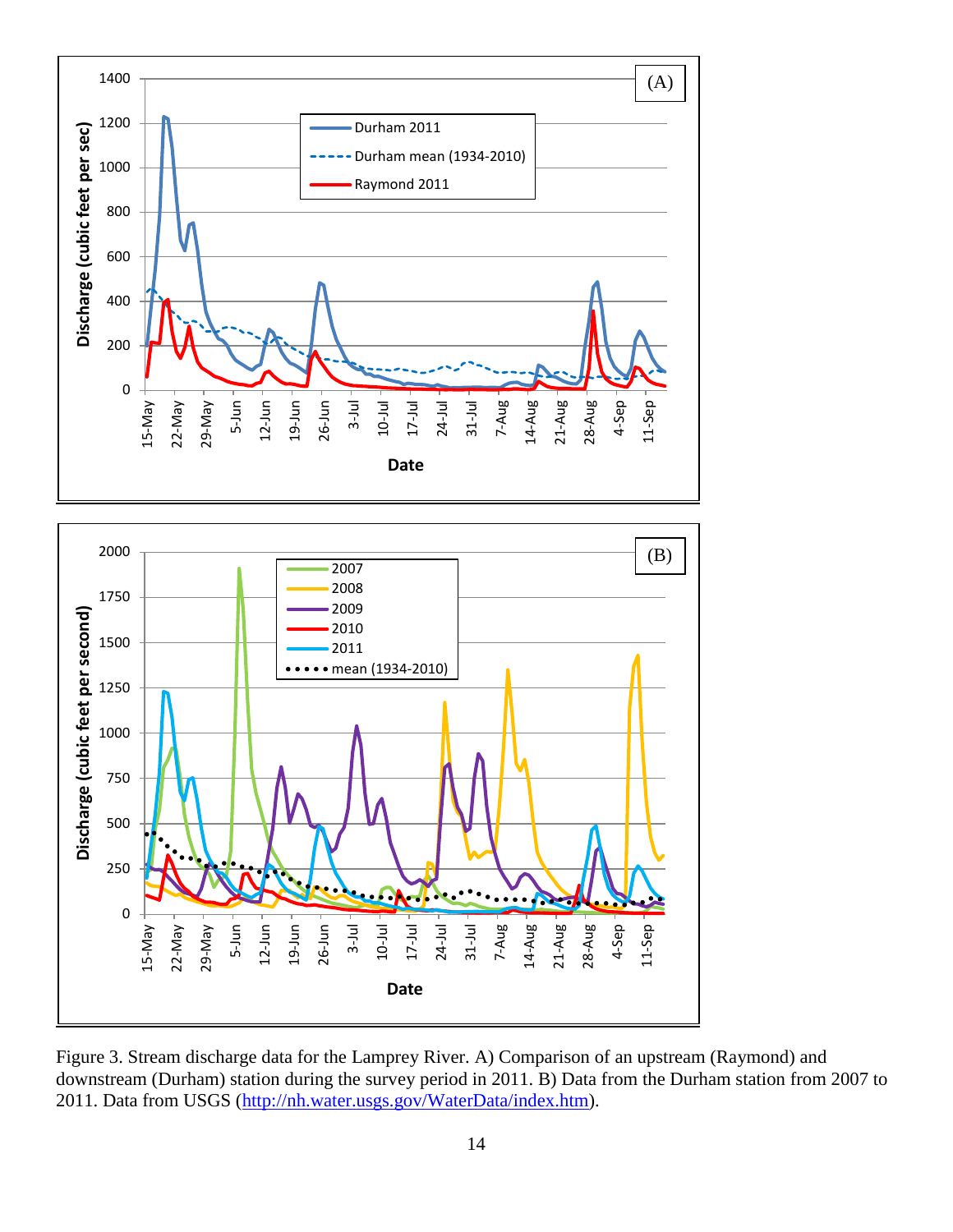# **Literature Cited**

Gibbs, K.E., B. Bradeen, and D. Boland. 2004. Spatial and temporal segregation among six species of coexisting *Ophiogomphus* (Odonata: Gomphidae) in the Aroostook River, Maine. Northeastern Naturalist 11: 295-312.

Hunt, P.D. 2006. Assessment of the Conservation Status of Odonata in New Hampshire. Report to the NH Fish and Game Department. Audubon Society of NH, Concord.

Hunt, P.D. 2007. New Hampshire Dragonfly Survey: Manual for Volunteers. Audubon Society of New Hampshire, Concord.

Hunt, P.D., M. Blust, and F. Morrison. 2010. Lotic Odonata of the Connecticut River in New Hampshire and Vermont. Northeastern Naturalist 17: 175-188.

LRAC. 2007. Lamprey River Management Plan: 2007 Update. Prepared by the Lamprey River Advisory Committee, November 2007. Available at [www.lampreyriver.org.](http://www.lampreyriver.org/)

Nebeker, A.V., and A.E. Lemke. 1968. Preliminary studies on the tolerance of aquatic insects to heated waters. J. Kansas Entomological Soc.: 41: 413-418.

Ormerod, S.J., N.S. Weatherley, W.J. Merrett. 1990. The influence of conifer plantations on the distribution of the golden ringed dragonfly *Cordulegaster boltoni* (Odonata) in Upland Wales. Biological Conservation 53: 241-251.

Samways, M.J., and N.S. Steytler. 1996. Dragonfly (Odonata) distribution patterns in urban and forest landscapes, and recommendations for riparian management. Biological Conservation 78: 279-288.

Wagner, D.L., and M.C. Thomas. 1999. The Odonata fauna of Connecticut. Bulletin of American Odonatology 5: 59-85.

Walsh, T., J. Drociak, and S. Richardson. 2011. New Hampshire Volunteer River Assessment Program: 2010 Lamprey River Watershed Water Quality Report. New Hampshire Department of Environmental Services, Water Division, Watershed Management Bureau. Concord.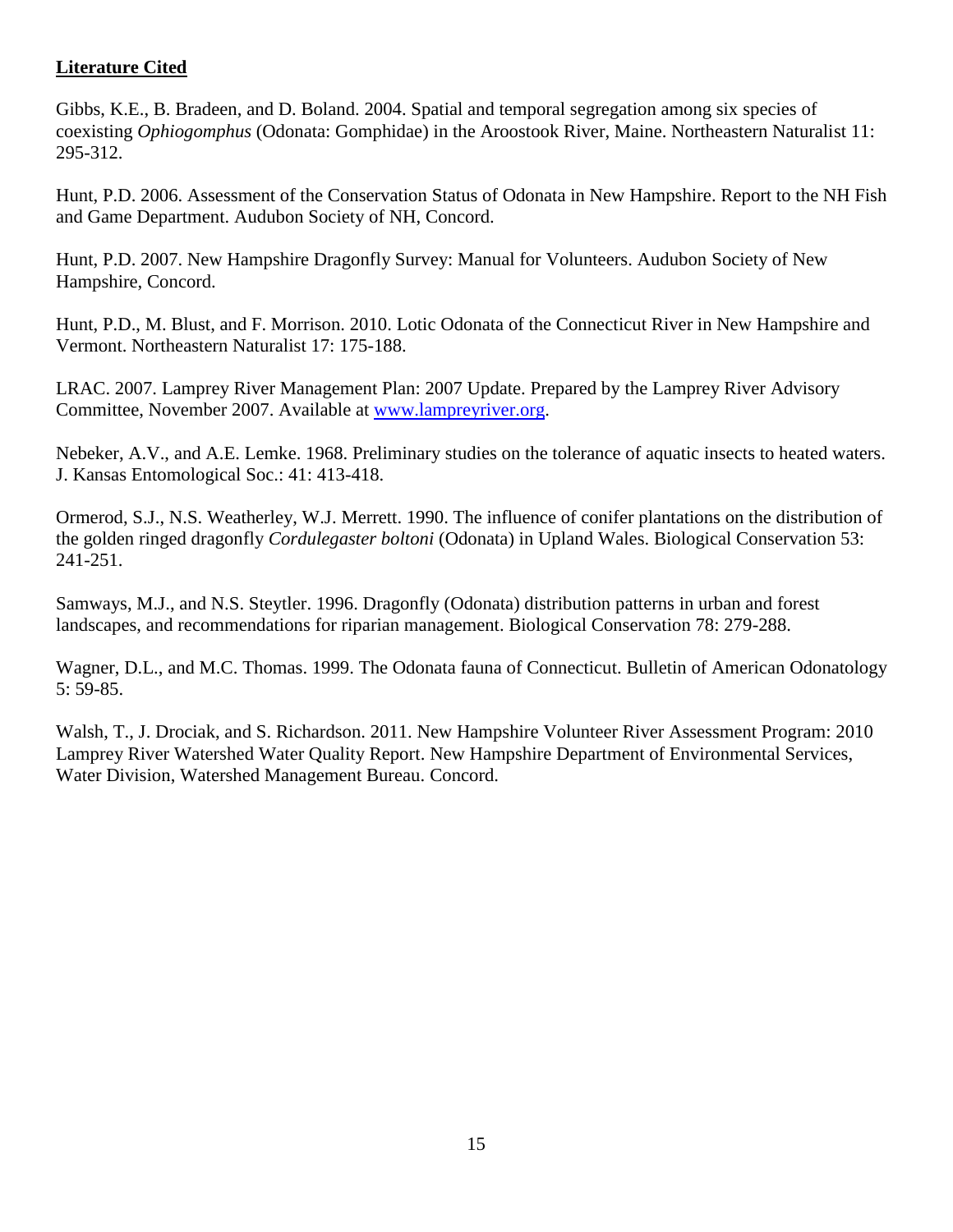Appendix. Distribution of all Odonata recorded along the Lamprey River, excluding uncertain records (H? and ? from Table 2). See Table 1 for details on sites.

| <b>Scientific Name</b> | <b>Common Name</b>          | Northwood 1  | $\mathcal{L}$<br>Northwood | Deerfield 1  | Deerfield 2  | Raymond 1    | Raymond 2    | $\overline{\phantom{a}}$<br>Epping 1 | $\mathcal{L}$<br>Epping <sub>2</sub> | $\epsilon$<br>Epping .    | Lee         | Durham       | Headwaters  | Upper        | Middle      | Lower        |
|------------------------|-----------------------------|--------------|----------------------------|--------------|--------------|--------------|--------------|--------------------------------------|--------------------------------------|---------------------------|-------------|--------------|-------------|--------------|-------------|--------------|
| <b>CALOPTERYGIDAE</b>  | <b>BROAD-WINGED DAMSELS</b> |              |                            |              |              |              |              |                                      |                                      |                           |             |              |             |              |             |              |
| Calopteryx aequabilis  | river jewelwing             |              |                            | $\mathbf{X}$ | $\mathbf X$  | $\mathbf X$  |              | $\mathbf X$                          | $\mathbf X$                          | $\mathbf X$               | $\mathbf X$ | $\mathbf{X}$ |             | $\mathbf X$  | $\mathbf X$ | $\mathbf X$  |
| Calopteryx dimidiata   | sparkling jewelwing         |              |                            |              |              | $\mathbf{X}$ |              |                                      | $\mathbf X$                          | $\mathbf X$               |             |              |             | $\mathbf{X}$ | X           |              |
| Calopteryx maculata    | ebony jewelwing             |              | X                          | $\mathbf X$  | $\mathbf X$  | $\mathbf X$  |              | $\mathbf X$                          | $\mathbf X$                          | X                         | $\mathbf X$ | $\mathbf X$  | X           | $\mathbf X$  | $\mathbf X$ | $\mathbf X$  |
| Hetaerina americana    | American rubyspot           |              |                            |              |              | $\mathbf{X}$ |              |                                      | $\mathbf X$                          |                           | $\mathbf X$ | $\mathbf X$  |             | X            | X           | $\mathbf X$  |
| <b>LESTIDAE</b>        | <b>SPREADWINGS</b>          |              |                            |              |              |              |              |                                      |                                      |                           |             |              |             |              |             |              |
| Lestes congener        | spotted spreadwing          |              |                            | $\mathbf X$  |              |              |              |                                      |                                      |                           |             | $\mathbf X$  |             | $\mathbf X$  |             | $\mathbf X$  |
| Lestes inaequalis      | elegant spreadwing          |              |                            | $\mathbf{X}$ |              |              |              |                                      |                                      |                           |             |              |             | $\mathbf{X}$ |             |              |
| Lestes rectangularis   | slender spreadwing          | $\mathbf{X}$ | $\mathbf X$                | $\mathbf X$  | $\mathbf X$  | $\mathbf X$  |              | $\mathbf X$                          |                                      |                           |             |              | $\mathbf X$ | $\mathbf X$  | $\mathbf X$ |              |
| Lestes vigilax         | swamp spreadwing            |              |                            | $\mathbf X$  |              |              |              | $\mathbf X$                          |                                      |                           |             |              |             | $\mathbf X$  | $\mathbf X$ | $\mathbf X$  |
| <b>COENAGRIONIDAE</b>  | <b>POND DAMSELS</b>         |              |                            |              |              |              |              |                                      |                                      |                           |             |              |             |              |             |              |
| Argia fumipennis       | variable dancer             | $\mathbf{X}$ | X                          | $\mathbf X$  | $\mathbf X$  | X            | X            | $\mathbf X$                          | $\mathbf X$                          | X                         | $\mathbf X$ | $\mathbf X$  | X           | $\mathbf X$  | X           | $\mathbf X$  |
| Argia moesta           | powdered dancer             |              |                            |              | X            | $\mathbf X$  | $\mathbf X$  | $\mathbf X$                          | $\mathbf X$                          | $\mathbf X$               | $\mathbf X$ | X            |             | X            | $\mathbf X$ | $\mathbf X$  |
| Chromagrion conditum   | aurora damsel               |              |                            | $\mathbf{X}$ |              |              |              |                                      |                                      |                           |             |              |             | $\mathbf X$  |             |              |
| Enallagma divigans     | turquoise bluet             |              |                            |              |              |              | $\mathbf X$  | $\mathbf X$                          |                                      | $\boldsymbol{\mathrm{X}}$ |             |              |             | $\mathbf X$  | $\mathbf X$ |              |
| Enallagma exsulans     | stream bluet                |              |                            |              |              | $\mathbf X$  | $\mathbf X$  | $\mathbf X$                          | $\mathbf X$                          | $\mathbf x$               | $\mathbf X$ | $\mathbf X$  |             | $\mathbf X$  | $\mathbf X$ | $\mathbf X$  |
| Enallagma geminatum    | skimming bluet              |              |                            |              |              |              | X            |                                      |                                      |                           |             |              |             | X            |             |              |
| Enallagma signatum     | orange bluet                |              |                            |              |              |              | $\mathbf X$  |                                      | $\mathbf X$                          |                           |             |              |             | $\mathbf X$  | $\mathbf X$ | $\mathbf X$  |
| Ischnura posita        | fragile forktail            |              |                            | $\mathbf{X}$ | $\mathbf{X}$ | $\mathbf{X}$ | $\mathbf{X}$ | X                                    | $\mathbf X$                          | X                         | $\mathbf X$ |              |             | X            | X           | $\mathbf{X}$ |
| Ischnira verticalis    | eastern forktail            |              | $\mathbf X$                |              |              | $\mathbf X$  | $\mathbf X$  | $\mathbf X$                          | $\mathbf X$                          | $\mathbf X$               | $\mathbf X$ | X            | $\mathbf X$ | $\mathbf X$  | $\mathbf X$ | $\mathbf X$  |
| Nehalennia gracilis    | sphagnum sprite             |              | X                          |              |              |              |              |                                      |                                      |                           |             |              | X           |              |             |              |
| Nehalennia irene       | sedge sprite                |              | $\mathbf X$                |              |              |              |              |                                      |                                      |                           |             |              | X           |              |             |              |
| <b>AESHNIDAE</b>       | <b>DARNERS</b>              |              |                            |              |              |              |              |                                      |                                      |                           |             |              |             |              |             |              |
| Aeshna canadensis      | Canada darner               | $\mathbf{X}$ |                            | $\mathbf{X}$ |              |              |              |                                      |                                      |                           |             |              | $\mathbf X$ | X            |             |              |
| Aeshna tuberculifera   | black-tipped darner         | $\mathbf X$  |                            |              |              |              |              |                                      |                                      |                           |             |              | $\mathbf X$ |              |             |              |
| Aeshna umbrosa         | shadow darner               | $\mathbf{X}$ | X                          | X            |              |              |              |                                      |                                      |                           |             | $\mathbf{X}$ | $\mathbf X$ | X            |             | X            |
| Aeshna verticalis      | green-striped darner        | X            |                            |              |              |              |              |                                      |                                      |                           | $\mathbf X$ |              | X           |              |             | $\mathbf X$  |
| Anax junius            | common green darner         | X            |                            |              |              |              |              |                                      |                                      |                           |             |              | X           |              |             |              |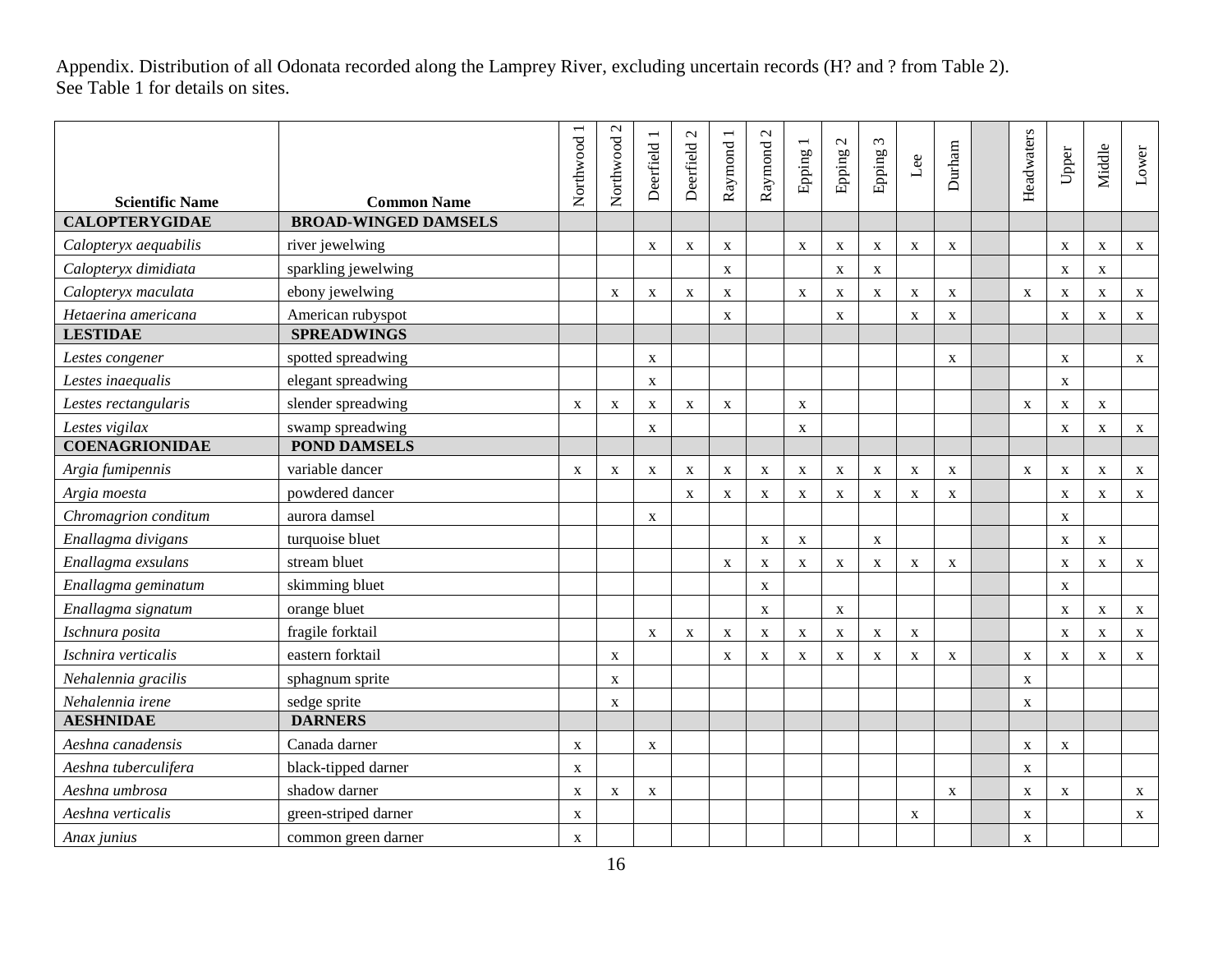| <b>Scientific Name</b>     | <b>Common Name</b>         | Northwood    | Northwood 2 | Deerfield 1 | $\mathbf{C}$<br>Deerfield | Raymond 1                 | Raymond 2   | $\overline{\phantom{0}}$<br>Epping 1 | Epping 2    | $\omega$<br>Epping | Lee         | Durham      | Headwaters  | Upper        | Middle                    | Lower        |
|----------------------------|----------------------------|--------------|-------------|-------------|---------------------------|---------------------------|-------------|--------------------------------------|-------------|--------------------|-------------|-------------|-------------|--------------|---------------------------|--------------|
| Basiaeschna janata         | springtime darner          | $\mathbf{X}$ |             | X           |                           |                           |             | $\boldsymbol{\mathrm{X}}$            | $\mathbf X$ | $\mathbf X$        | $\mathbf X$ | $\mathbf X$ | $\mathbf X$ | $\mathbf{X}$ | $\boldsymbol{\mathrm{X}}$ | $\mathbf X$  |
| Boyeria vinosa             | fawn darner                |              | $\mathbf X$ | $\mathbf X$ | $\mathbf X$               | $\boldsymbol{\mathrm{X}}$ |             | X                                    | $\mathbf X$ | $\mathbf X$        | $\mathbf X$ | $\mathbf X$ | $\mathbf X$ | $\mathbf X$  | X                         | $\mathbf{X}$ |
| Nasiaeschna pentacantha    | Cyrano darner              |              |             |             |                           |                           |             | $\mathbf X$                          |             |                    |             |             |             |              | X                         |              |
| <b>GOMPHIDAE</b>           | <b>CLUBTAILS</b>           |              |             |             |                           |                           |             |                                      |             |                    |             |             |             |              |                           |              |
| Dromogomphus spinosus      | black-shouldered spinylegs |              | X           |             |                           |                           |             | $\mathbf{X}$                         | $\mathbf X$ | X                  | $\mathbf X$ | X           | $\mathbf X$ |              | $\boldsymbol{\mathrm{X}}$ | X            |
| Gomphus abbreviatus        | spine-crowned clubtail     |              |             |             |                           |                           |             | $\boldsymbol{\mathrm{X}}$            | $\mathbf X$ | X                  |             | $\mathbf X$ |             |              | $\boldsymbol{\mathrm{X}}$ | $\mathbf X$  |
| Gomphus adelphus           | mustached clubtail         |              |             |             |                           |                           |             |                                      |             |                    | $\mathbf X$ |             |             |              |                           | X            |
| Gomphus borealis           | beaverpond clubtail        | X            |             |             |                           |                           |             |                                      |             |                    |             |             | X           |              |                           |              |
| Gomphus exilis             | lancet clubtail            | X            | $\mathbf X$ | X           | $\mathbf X$               | $\mathbf X$               | $\mathbf X$ | $\mathbf X$                          | $\mathbf X$ | X                  | $\mathbf X$ | X           | $\mathbf X$ | $\mathbf X$  | $\boldsymbol{\mathrm{X}}$ | $\mathbf X$  |
| Gomphus spicatus           | dusky clubtail             |              | $\mathbf X$ |             |                           | $\mathbf X$               |             |                                      |             |                    |             |             | $\mathbf X$ | $\mathbf X$  |                           |              |
| Hagenius brevistylus       | dragonhunter               |              |             | X           | X                         | $\mathbf{X}$              | X           | X                                    | X           | X                  | X           | X           |             | $\mathbf X$  | $\mathbf{X}$              | $\mathbf{X}$ |
| Ophiogomphus aspersus      | brook snaketail            |              |             |             |                           | $\mathbf X$               |             |                                      |             |                    |             |             |             | $\mathbf X$  |                           | $\mathbf X$  |
| Ophiogomphus carolus       | riffle snaketail           |              |             |             |                           |                           |             |                                      |             |                    | $\mathbf X$ | $\mathbf X$ |             |              |                           | $\mathbf{X}$ |
| Ophiogomphus mainensis     | Maine snaketail            |              |             |             |                           |                           |             |                                      |             |                    |             | $\mathbf X$ |             |              |                           | $\mathbf X$  |
| Ophiogomphus rupinsulensis | rusty snaketail            |              |             |             |                           |                           |             |                                      |             | X                  | X           | $\mathbf X$ |             |              | $\boldsymbol{\mathrm{X}}$ | $\mathbf X$  |
| Progomphus obscurus        | common sanddragon          |              |             |             |                           |                           |             |                                      | $\mathbf X$ | X                  | $\mathbf X$ |             |             |              | $\boldsymbol{\mathrm{X}}$ | $\mathbf{X}$ |
| Stylogomphus albistylus    | eastern least clubtail     |              |             | X           | X                         | X                         | $\mathbf X$ | X                                    |             | $\mathbf x$        | $\mathbf X$ | X           |             | $\mathbf{X}$ | X                         | $\mathbf X$  |
| Stylurus scudderi          | zebra clubtail             |              |             |             |                           |                           |             |                                      |             | X                  |             |             |             |              | X                         | $\mathbf{X}$ |
| <b>CORDULEGASTRIDAE</b>    | <b>SPIKETAILS</b>          |              |             |             |                           |                           |             |                                      |             |                    |             |             |             |              |                           |              |
| Cordulegaster diastatops   | delta-spotted spiketail    |              | $\mathbf X$ |             |                           |                           |             |                                      |             |                    |             |             | $\mathbf X$ |              |                           |              |
| Cordulegaster maculata     | twin-spotted spiketail     |              | $\mathbf X$ |             | X                         |                           |             |                                      |             | $\mathbf X$        |             |             | $\mathbf X$ | $\mathbf X$  | $\mathbf X$               | X            |
| <b>MACROMIIDAE</b>         | <b>CRUISERS</b>            |              |             |             |                           |                           |             |                                      |             |                    |             |             |             |              |                           |              |
| Didymops transversa        | stream cruiser             | X            |             |             |                           |                           |             |                                      | X           |                    | $\mathbf X$ | $\mathbf X$ | $\mathbf X$ |              | X                         | $\mathbf X$  |
| Macromia illinoiensis      | swift river cruiser        |              |             |             |                           | $\mathbf X$               |             |                                      |             | $\mathbf X$        |             | $\mathbf X$ |             | $\mathbf{X}$ | $\mathbf{X}$              | $\mathbf{X}$ |
| <b>CORDULIDAE</b>          | <b>EMERALDS</b>            |              |             |             |                           |                           |             |                                      |             |                    |             |             |             |              |                           |              |
| Cordulia shurtleffi        | American emerald           | $\mathbf{X}$ |             |             |                           |                           |             |                                      |             |                    |             |             | $\mathbf X$ |              |                           |              |
| Dorocordulia lepida        | petite emerald             | $\mathbf{X}$ |             |             |                           |                           |             |                                      |             |                    |             |             | $\mathbf X$ |              |                           |              |
| Dorocordulia libera        | racket-tailed emerald      | X            | X           |             |                           |                           |             |                                      | X           |                    |             |             | $\mathbf X$ |              | $\boldsymbol{\mathrm{X}}$ |              |
| Epitheca canis             | beaverpond baskettail      |              |             |             |                           | $\mathbf X$               |             |                                      |             |                    |             |             |             | $\mathbf X$  |                           |              |
| Epitheca cynosura          | common baskettail          | X            | X           |             | X                         | $\boldsymbol{\mathrm{X}}$ | X           | X                                    | $\mathbf X$ |                    |             |             | X           | X            | X                         |              |